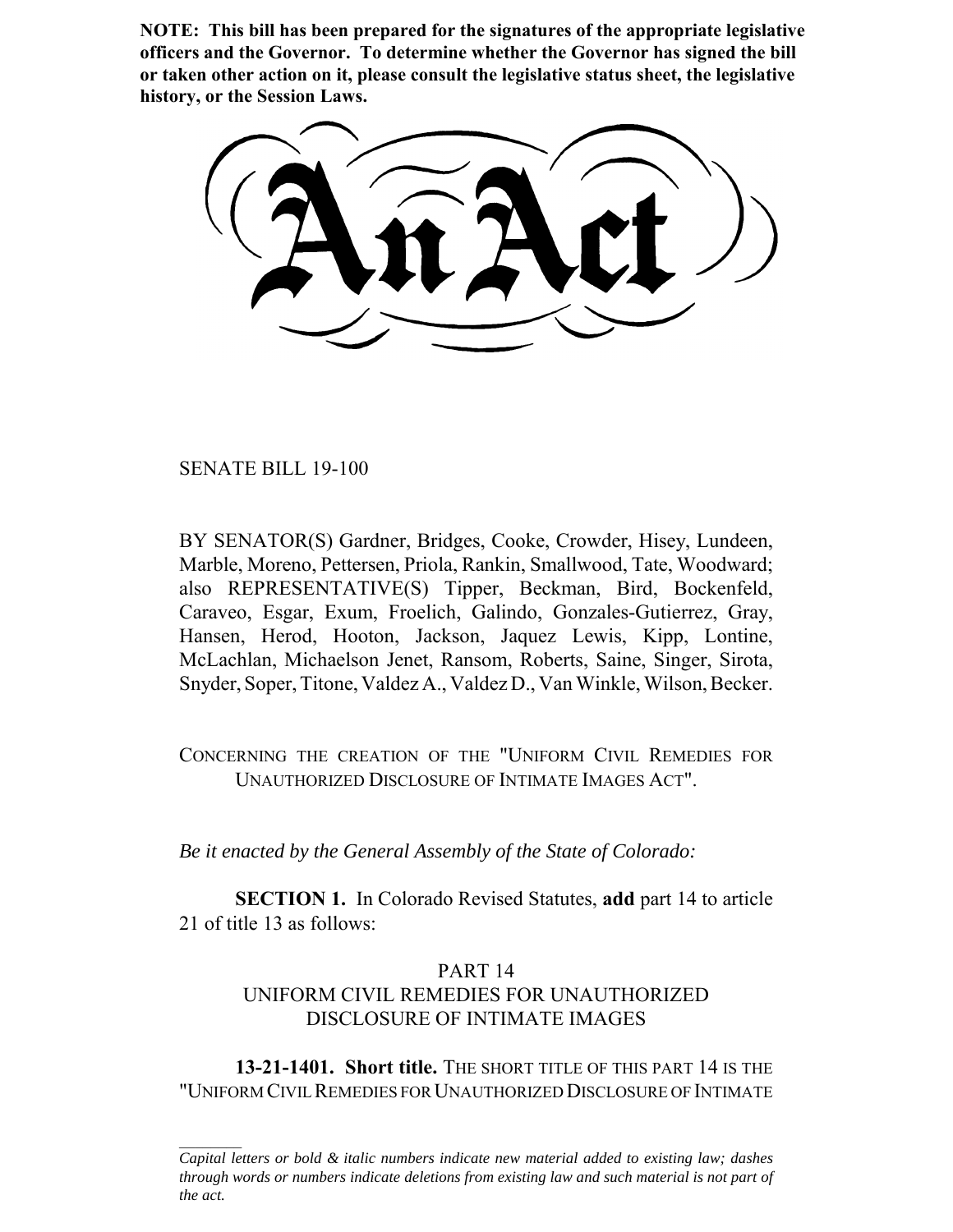IMAGES ACT".

**13-21-1402. Definitions.** AS USED IN THIS PART 14, UNLESS THE CONTEXT OTHERWISE REQUIRES:

(1) "CONSENT" MEANS AFFIRMATIVE, CONSCIOUS, AND VOLUNTARY AUTHORIZATION BY AN INDIVIDUAL WITH LEGAL CAPACITY TO GIVE AUTHORIZATION.

(2) "DEPICTED INDIVIDUAL" MEANS AN INDIVIDUAL WHOSE BODY IS SHOWN IN WHOLE OR IN PART IN AN INTIMATE IMAGE.

(3) "DISCLOSURE" MEANS TRANSFER, PUBLICATION, OR DISTRIBUTION TO ANOTHER PERSON. "DISCLOSE" HAS A CORRESPONDING MEANING.

(4) "IDENTIFIABLE" MEANS RECOGNIZABLE BY A PERSON OTHER THAN THE DEPICTED INDIVIDUAL:

(a) FROM AN INTIMATE IMAGE ITSELF; OR

(b) FROM THE INTIMATE IMAGE AND IDENTIFYING CHARACTERISTIC DISPLAYED IN CONNECTION WITH THE INTIMATE IMAGE.

(5) "IDENTIFYING CHARACTERISTIC" MEANS INFORMATION THAT MAY BE USED TO IDENTIFY A DEPICTED INDIVIDUAL.

(6) "INDIVIDUAL" MEANS A HUMAN BEING.

(7) "INTIMATE IMAGE" MEANS A PHOTOGRAPH, FILM, VIDEO RECORDING, OR OTHER SIMILAR MEDIUM THAT SHOWS:

(a) THE UNCOVERED GENITALS, PUBIC AREA, ANUS, OR FEMALE POSTPUBESCENT NIPPLE OF A DEPICTED INDIVIDUAL; OR

(b) THE DEPICTED INDIVIDUAL ENGAGING IN OR BEING SUBJECTED TO SEXUAL CONDUCT.

(8) "PERSON" MEANS AN INDIVIDUAL, ESTATE, BUSINESS OR NONPROFIT ENTITY, PUBLIC CORPORATION, GOVERNMENT OR

PAGE 2-SENATE BILL 19-100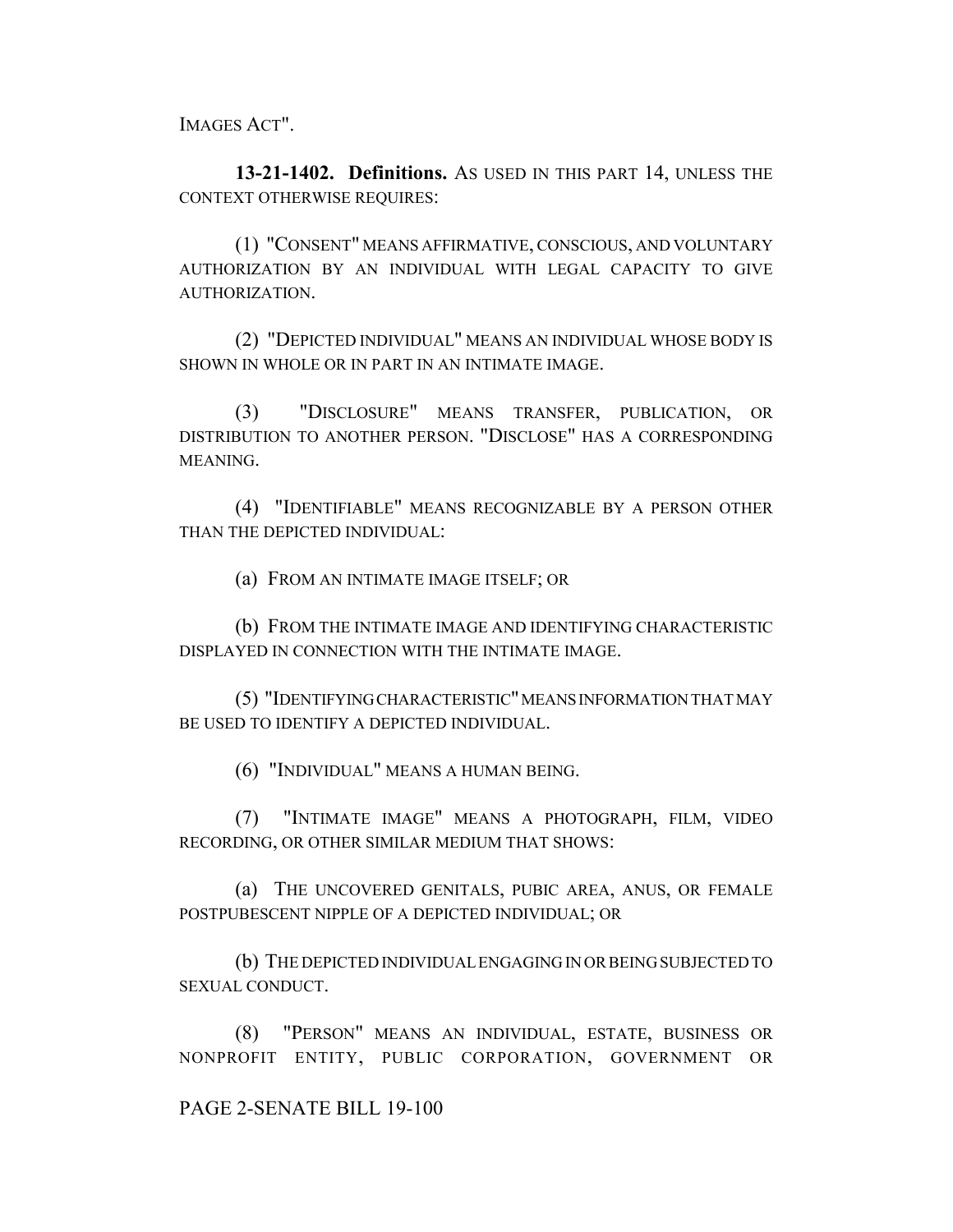GOVERNMENTAL SUBDIVISION, AGENCY, OR INSTRUMENTALITY, OR OTHER LEGAL ENTITY.

- (9) "SEXUAL CONDUCT" INCLUDES:
- (a) MASTURBATION;
- (b) GENITAL, ANAL, OR ORAL SEX;
- (c) SEXUAL PENETRATION OF, OR WITH, AN OBJECT;
- (d) BESTIALITY; OR
- (e) THE TRANSFER OF SEMEN ONTO A DEPICTED INDIVIDUAL.

**13-21-1403. Civil action - definitions.** (1) IN THIS SECTION, UNLESS THE CONTEXT OTHERWISE REQUIRES:

(a) "HARM" MEANS PHYSICAL HARM, ECONOMIC HARM, AND EMOTIONAL DISTRESS WHETHER OR NOT ACCOMPANIED BY PHYSICAL OR ECONOMIC HARM;

(b) "PRIVATE" MEANS:

(I) CREATED OR OBTAINED UNDER CIRCUMSTANCES IN WHICH THE DEPICTED INDIVIDUAL HAD A REASONABLE EXPECTATION OF PRIVACY; OR

(II) MADE ACCESSIBLE THROUGH THEFT, BRIBERY, EXTORTION, FRAUD, FALSE PRETENSES, VOYEURISM, OR EXCEEDING AUTHORIZED ACCESS TO AN ACCOUNT, MESSAGE, FILE, DEVICE, RESOURCE, OR PROPERTY.

(2) EXCEPT AS OTHERWISE PROVIDED IN SECTION 13-21-1404, A DEPICTED INDIVIDUAL WHO IS IDENTIFIABLE AND WHO HAS SUFFERED HARM FROM A PERSON'S INTENTIONAL DISCLOSURE OR THREATENED DISCLOSURE OF AN INTIMATE IMAGE THAT WAS PRIVATE WITHOUT THE DEPICTED INDIVIDUAL'S CONSENT HAS A CAUSE OF ACTION AGAINST THE PERSON IF THE PERSON KNEW OR ACTED WITH RECKLESS DISREGARD FOR WHETHER:

(a) THE DEPICTED INDIVIDUAL DID NOT CONSENT TO THE DISCLOSURE;

PAGE 3-SENATE BILL 19-100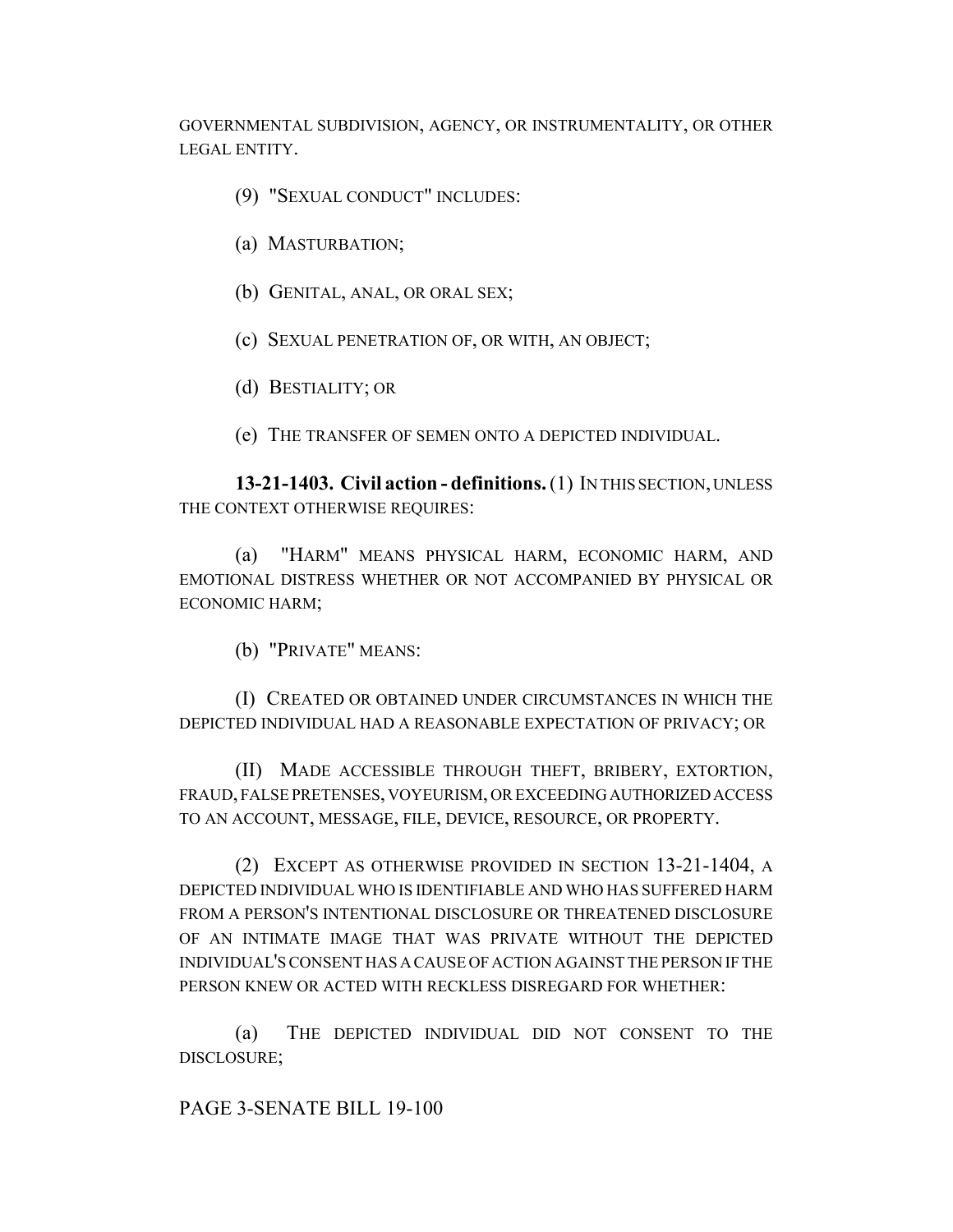(b) THE INTIMATE IMAGE WAS PRIVATE; AND

(c) THE DEPICTED INDIVIDUAL WAS IDENTIFIABLE.

(3) THE FOLLOWING CONDUCT BY A DEPICTED INDIVIDUAL DOES NOT ESTABLISH BY ITSELF THAT THE INDIVIDUAL CONSENTED TO THE DISCLOSURE OF THE INTIMATE IMAGE WHICH IS THE SUBJECT OF THE ACTION OR THAT THE INDIVIDUAL LACKED A REASONABLE EXPECTATION OF PRIVACY:

(a) CONSENT TO THE CREATION OF THE IMAGE; OR

(b) PREVIOUS CONSENSUAL DISCLOSURE OF THE IMAGE.

(4) A DEPICTED INDIVIDUAL WHO DOES NOT CONSENT TO SEXUAL CONDUCT OR THE UNCOVERING OF THE PART OF THE BODY DEPICTED IN THE INTIMATE IMAGE OF THE INDIVIDUAL RETAINS A REASONABLE EXPECTATION OF PRIVACY EVEN IF THE IMAGE WAS CREATED WHEN THE INDIVIDUAL WAS IN A PUBLIC PLACE.

(5) THIS SECTION IS NOT THE EXCLUSIVE REMEDY FOR AN INTENTIONAL DISCLOSURE OR THREATENED DISCLOSURE OF AN INTIMATE IMAGE, A PLAINTIFF MAY ALSO BRING ANY OTHER AVAILABLE COMMON LAW OR STATUTORY CLAIMS.

**13-21-1404. Exceptions to liability - definitions.** (1) IN THIS SECTION, UNLESS THE CONTEXT OTHERWISE REQUIRES:

(a) "CHILD" MEANS AN UNEMANCIPATED INDIVIDUAL WHO IS LESS THAN EIGHTEEN YEARS OF AGE.

(b) "PARENT" MEANS AN INDIVIDUAL RECOGNIZED AS A PARENT UNDER LAW OF THIS STATE OTHER THAN THIS PART 14.

(2) A PERSON IS NOT LIABLE UNDER THIS PART 14 IF THE PERSON PROVES THAT DISCLOSURE OF, OR A THREAT TO DISCLOSE, THE INTIMATE IMAGE WAS:

(a) MADE IN GOOD FAITH IN:

(I) LAW ENFORCEMENT;

## PAGE 4-SENATE BILL 19-100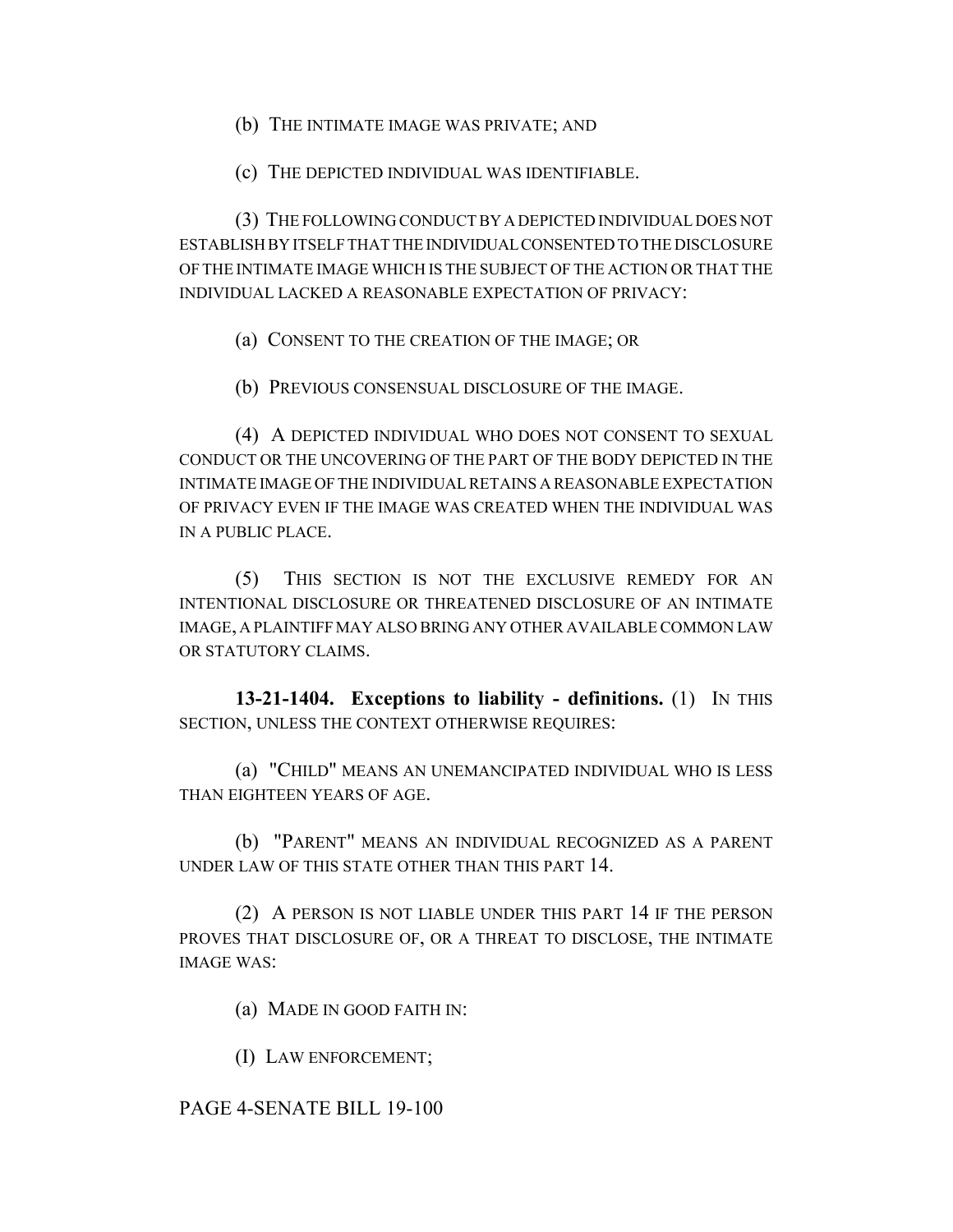(II) A LEGAL PROCEEDING; OR

(III) MEDICAL EDUCATION OR TREATMENT; OR

(b) MADE IN GOOD FAITH IN THE REPORTING OR INVESTIGATION OF:

(I) UNLAWFUL CONDUCT;

(II) UNSOLICITED AND UNWELCOME CONDUCT;

(III) RELATED TO A MATTER OF PUBLIC CONCERN OR PUBLIC INTEREST; OR

(IV) REASONABLY INTENDED TO ASSIST THE DEPICTED INDIVIDUAL.

(3) SUBJECT TO SUBSECTION (4) OF THIS SECTION, A DEFENDANT WHO IS A PARENT, LEGAL GUARDIAN, OR INDIVIDUAL WITH LEGAL CUSTODY OF A CHILD IS NOT LIABLE UNDER THIS PART 14 FOR A DISCLOSURE OR THREATENED DISCLOSURE OF AN INTIMATE IMAGE OF THE CHILD.

(4) IF A DEFENDANT ASSERTS AN EXCEPTION TO LIABILITY UNDER SUBSECTION (3) OF THIS SECTION, THE EXCEPTION DOES NOT APPLY IF THE PLAINTIFF PROVES THE DISCLOSURE WAS:

(a) PROHIBITED BY LAW OTHER THAN THIS PART 14; OR

(b) MADE, POSSESSED, OR DISTRIBUTED FOR THE PURPOSES OF SEXUAL AROUSAL, SEXUAL GRATIFICATION, HUMILIATION, DEGRADATION, OR MONETARY OR COMMERCIAL GAIN.

(5) DISCLOSURE OF, OR A THREAT TO DISCLOSE, AN INTIMATE IMAGE IS NOT A MATTER OF PUBLIC CONCERN OR PUBLIC INTEREST SOLELY BECAUSE THE DEPICTED INDIVIDUAL IS A PUBLIC FIGURE.

**13-21-1405. Plaintiff's privacy.** (1) IN AN ACTION UNDER THIS PART 14:

(a) A PLAINTIFF MAY PROCEED USING A PSEUDONYM IN PLACE OF THE TRUE NAME OF THE PLAINTIFF;

PAGE 5-SENATE BILL 19-100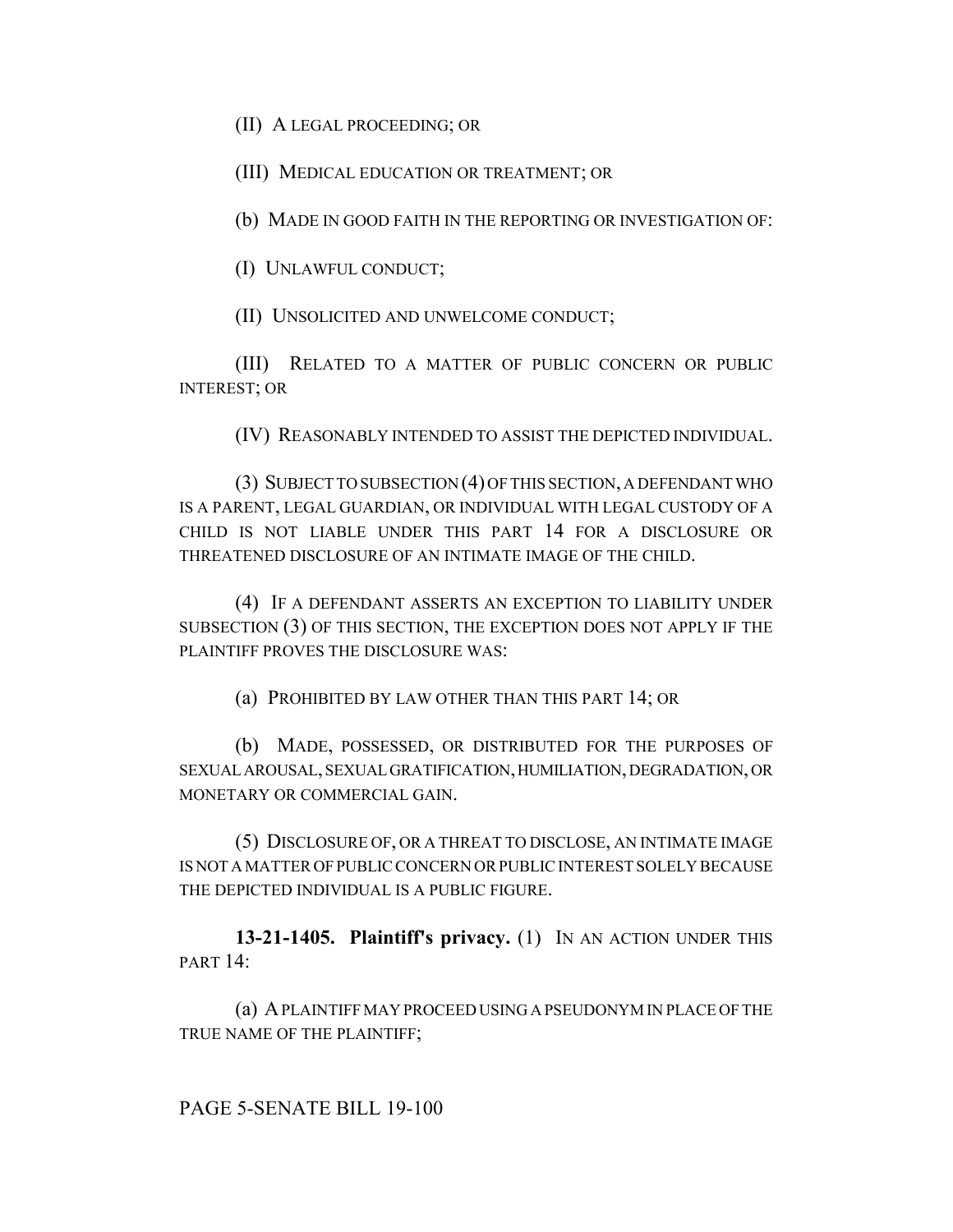(b) THE COURT MAY EXCLUDE OR REDACT FROM ALL PLEADINGS AND DOCUMENTS FILED IN THE ACTION OTHER IDENTIFYING CHARACTERISTICS OF THE PLAINTIFF;

(c) A PLAINTIFF TO WHOM SUBSECTION  $(1)(a)$  OR  $(1)(b)$  OF THIS SECTION APPLIES SHALL FILE WITH THE COURT AND SERVE ON THE DEFENDANT A CONFIDENTIAL INFORMATION FORM THAT INCLUDES THE EXCLUDED OR REDACTED PLAINTIFF'S NAME AND OTHER IDENTIFYING CHARACTERISTICS; AND

(d) THE COURT MAY MAKE FURTHER ORDERS AS NECESSARY TO PROTECT THE IDENTITY AND PRIVACY OF A PLAINTIFF.

**13-21-1406. Remedies.** (1) IN AN ACTION UNDER THIS PART 14, A PREVAILING PLAINTIFF MAY RECOVER:

(a) THE GREATER OF:

(I) ECONOMIC AND NONECONOMIC DAMAGES PROXIMATELY CAUSED BY THE DEFENDANT'S DISCLOSURES OR THREATENED DISCLOSURES, INCLUDING DAMAGES FOR EMOTIONAL DISTRESS WHETHER OR NOT ACCOMPANIED BY OTHER DAMAGES; OR

(II) (A) STATUTORY DAMAGES NOT TO EXCEED TEN THOUSAND DOLLARS AGAINST EACH DEFENDANT FOUND LIABLE UNDER THIS PART 14 FOR ALL DISCLOSURES AND THREATENED DISCLOSURES BY THE DEFENDANT OF WHICH THE PLAINTIFF KNEW OR REASONABLY SHOULD HAVE KNOWN WHEN FILING THE ACTION OR WHICH BECAME KNOWN DURING THE PENDENCY OF THE ACTION.

(B) IN DETERMINING THE AMOUNT OF STATUTORY DAMAGES UNDER THIS SUBSECTION  $(1)(a)(II)$ , CONSIDERATION MUST BE GIVEN TO THE AGE OF THE PARTIES AT THE TIME OF THE DISCLOSURE OR THREATENED DISCLOSURE, THE NUMBER OF DISCLOSURES OR THREATENED DISCLOSURES MADE BY THE DEFENDANT, THE BREADTH OF DISTRIBUTION OF THE IMAGE BY THE DEFENDANT, AND OTHER EXACERBATING OR MITIGATING FACTORS.

(b) AN AMOUNT EQUAL TO ANY MONETARY GAIN MADE BY THE DEFENDANT FROM DISCLOSURE OF THE INTIMATE IMAGE; AND

## PAGE 6-SENATE BILL 19-100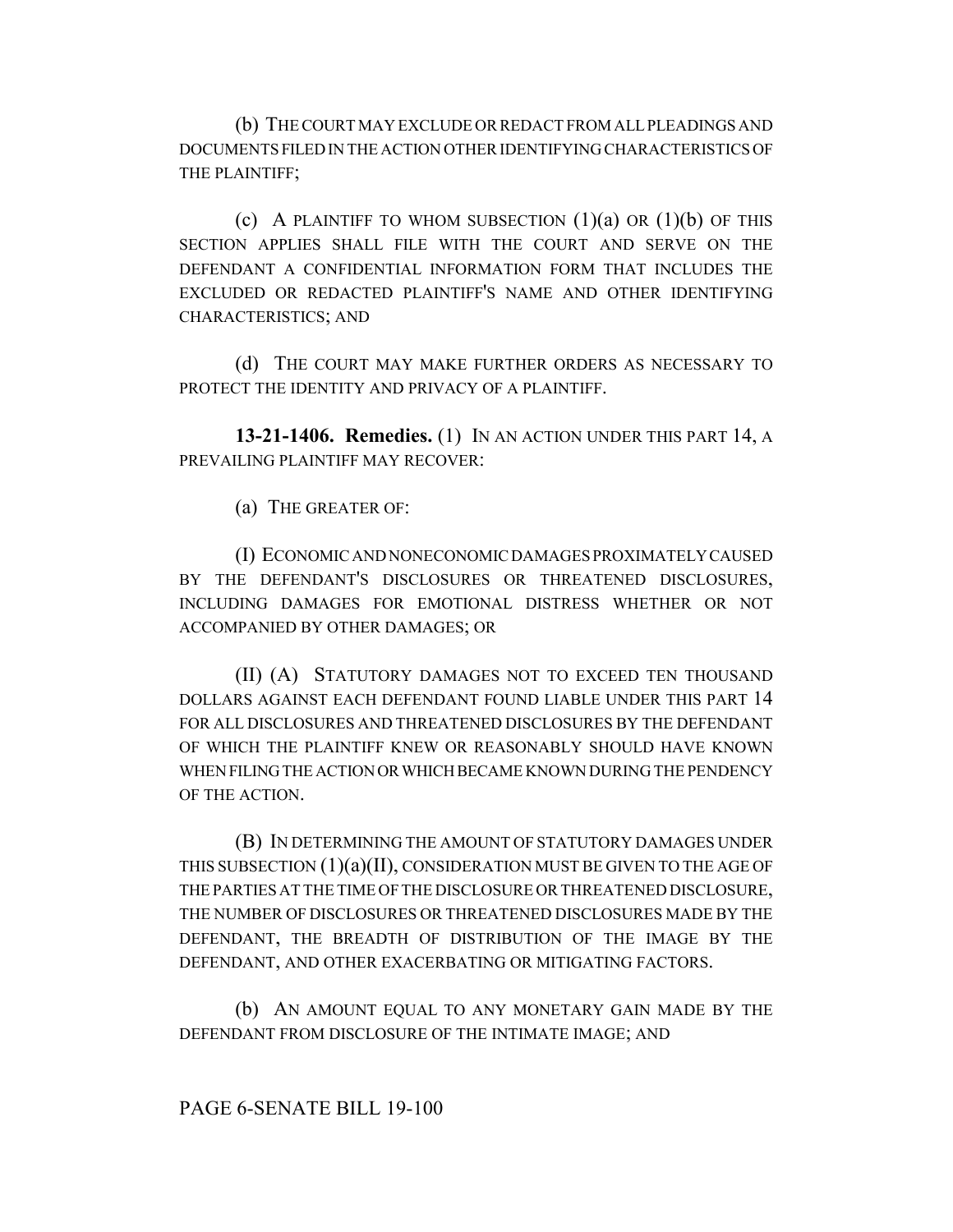(c) PUNITIVE DAMAGES AS ALLOWED UNDER THE LAW OF THIS STATE OTHER THAN THIS PART 14.

(2) IN AN ACTION UNDER THIS PART 14, THE COURT MAY AWARD A PREVAILING PLAINTIFF:

(a) REASONABLE ATTORNEY FEES AND COSTS; AND

(b) ADDITIONAL RELIEF, INCLUDING INJUNCTIVE RELIEF.

(3) THIS PART 14 DOES NOT AFFECT A RIGHT OR REMEDY AVAILABLE UNDER STATE LAW OTHER THAN THIS PART 14.

**13-21-1407. Statute of limitations.** (1) AN ACTION UNDER SECTION 13-21-1403 (2) FOR:

(a) AN UNAUTHORIZED DISCLOSURE MAY NOT BE BROUGHT LATER THAN SIX YEARS FROM THE DATE THE DISCLOSURE WAS DISCOVERED OR SHOULD HAVE BEEN DISCOVERED WITH THE EXERCISE OF REASONABLE DILIGENCE; AND

(b) A THREAT TO DISCLOSE MAY NOT BE BROUGHT LATER THAN SIX YEARS FROM THE DATE OF THE THREAT TO DISCLOSE.

(2) EXCEPT AS OTHERWISE PROVIDED IN SUBSECTION (3) OF THIS SECTION, THIS SECTION IS SUBJECT TO THE TOLLING STATUTES OF THIS STATE.

(3) IN AN ACTION UNDER SECTION 13-21-1403 (2) BY A DEPICTED INDIVIDUAL WHO WAS A MINOR ON THE DATE OF THE DISCLOSURE OR THREAT TO DISCLOSE, THE TIME SPECIFIED IN SUBSECTION (1) OF THIS SECTION DOES NOT BEGIN TO RUN UNTIL THE DEPICTED INDIVIDUAL ATTAINS THE AGE OF MAJORITY.

**13-21-1408. Construction.** (1) THIS PART 14 MUST BE CONSTRUED TO BE CONSISTENT WITH THE FEDERAL "COMMUNICATIONS DECENCY ACT OF 1996", 47 U.S.C. SEC. 230.

(2) THIS SECTION DOES NOT APPLY TO AN INTERACTIVE COMPUTER SERVICE, AS DEFINED IN 47 U.S.C. SEC. 230(f)(2), FOR CONTENT PROVIDED

PAGE 7-SENATE BILL 19-100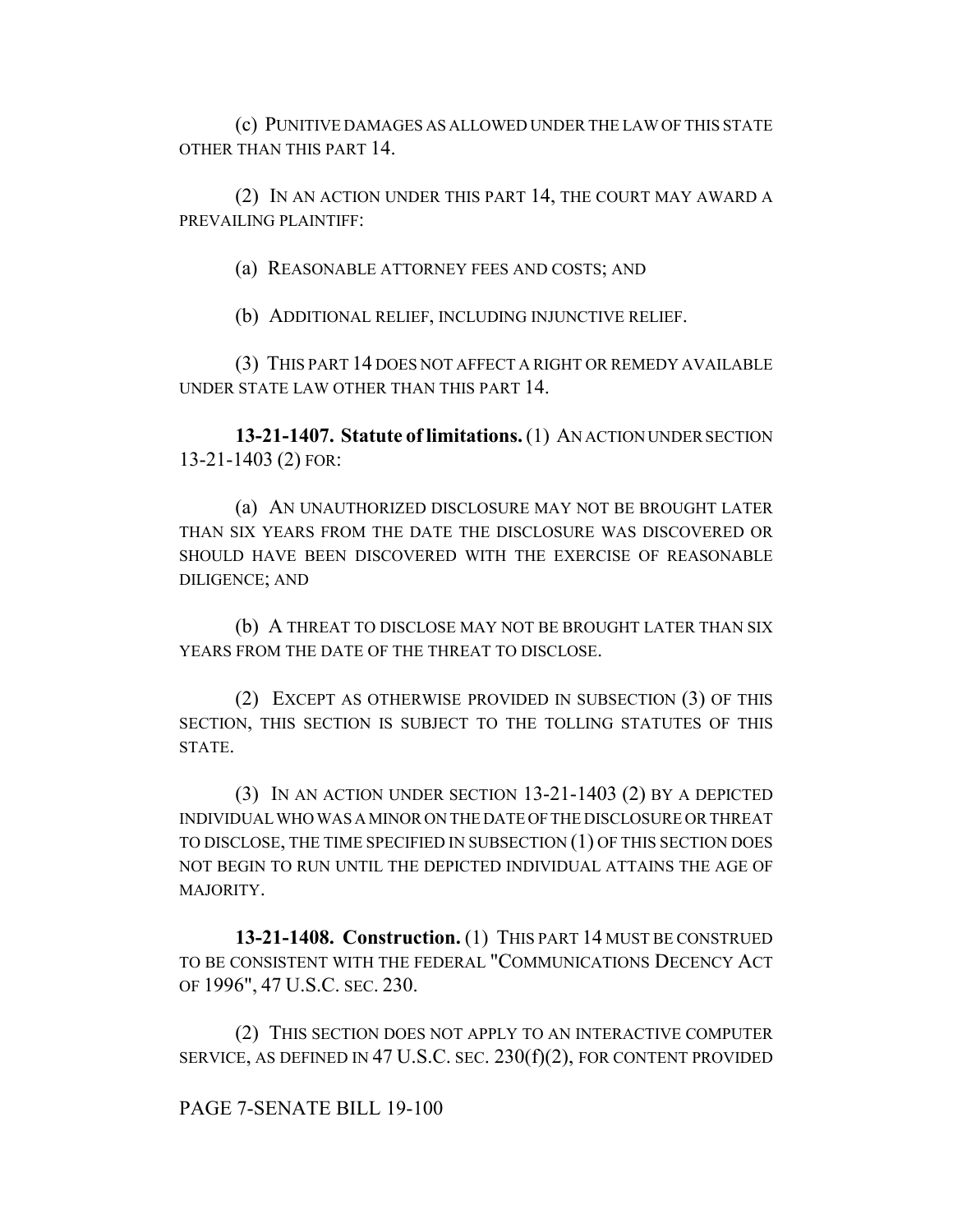BY ANOTHER PERSON.

**13-21-1409. Uniformity of application and construction.** IN APPLYING AND CONSTRUING THIS PART 14, CONSIDERATION MUST BE GIVEN TO THE NEED TO PROMOTE UNIFORMITY OF THE LAW WITH RESPECT TO ITS SUBJECT MATTER AMONG STATES THAT ENACT IT.

**SECTION 2.** In Colorado Revised Statutes, 18-7-107, **repeal** (4)(a) as follows:

**18-7-107. Posting a private image for harassment - definitions.** (4) (a) An individual whose private intimate parts have been posted or an individual who has had an image displaying sexual acts of the individual posted in accordance with this section may bring a civil action against the person who caused the posting of the private images and is entitled to injunctive relief, the greater of ten thousand dollars or actual damages incurred as a result of the posting of the private images, exemplary damages, and reasonable attorney fees and costs.

**SECTION 3.** In Colorado Revised Statutes, 18-7-108, **repeal** (4)(a) as follows:

**18-7-108. Posting a private image for pecuniary gain**  definitions. (4) (a) An individual whose private intimate parts have been posted or an individual who has had an image displaying sexual acts of the individual posted in accordance with this section may bring a civil action against the person who caused the posting of the private images and is entitled to injunctive relief, the greater of ten thousand dollars or actual damages incurred as a result of the posting of the private images, exemplary damages, and reasonable attorney fees and costs.

**SECTION 4. Applicability.** This act applies to acts committed on or after the effective date of this act.

**SECTION 5. Safety clause.** The general assembly hereby finds,